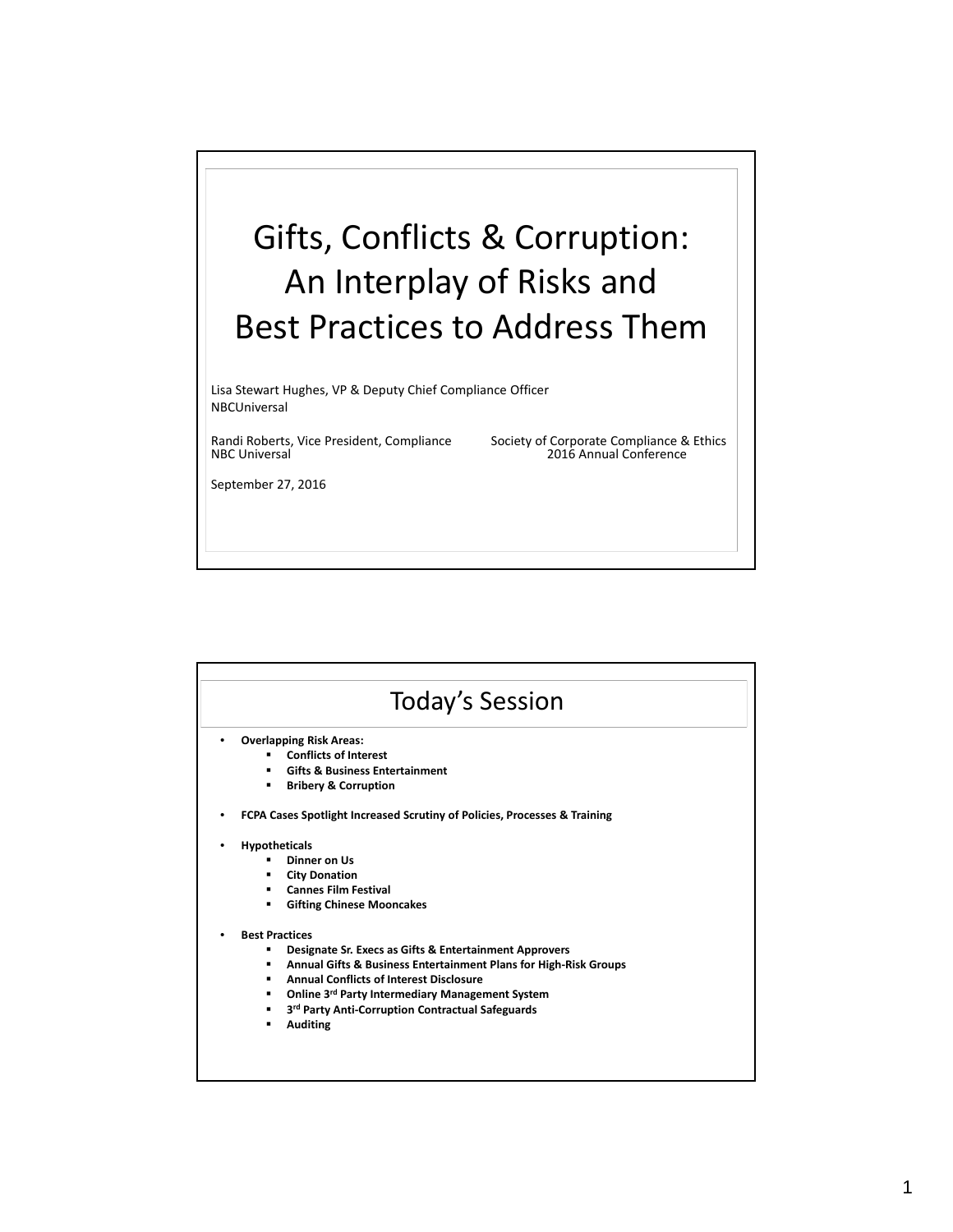# Conflicts of Interest

## Comcast/NBCUniversal Conflict of Interest Policy B

3

4

All employees must disclose and obtain approval for all outside work, financial interests and other personal activities/relationships that may create or appear to create a conflict

#### **WHAT TO KNOW:**

- Even if nothing wrong is intended, appearance of a COI can have negative effect
- ALWAYS consider how your actions may appear and avoid perception of a COI
- Owning a financial interest in an outside business that has current/potential business relationship w/company may be COI if you can influence success of that business or affect company's relationship w/outside business
- COI can arise if you have ability to influence company decisions relating to employment or business activities that affect family members

### **WHAT TO DO:**

- Complete annual COI questionnaire (*See* Best Practices section)
- Avoid personal activities/relationships that may conflict w/your job responsibilities or compromise company interests
- Do not use company info, resources, time, etc. for personal benefit
- Do not direct business to an outside business that you or a family member own/manage
- Get appropriate approvals before engaging in any activities that could pose COI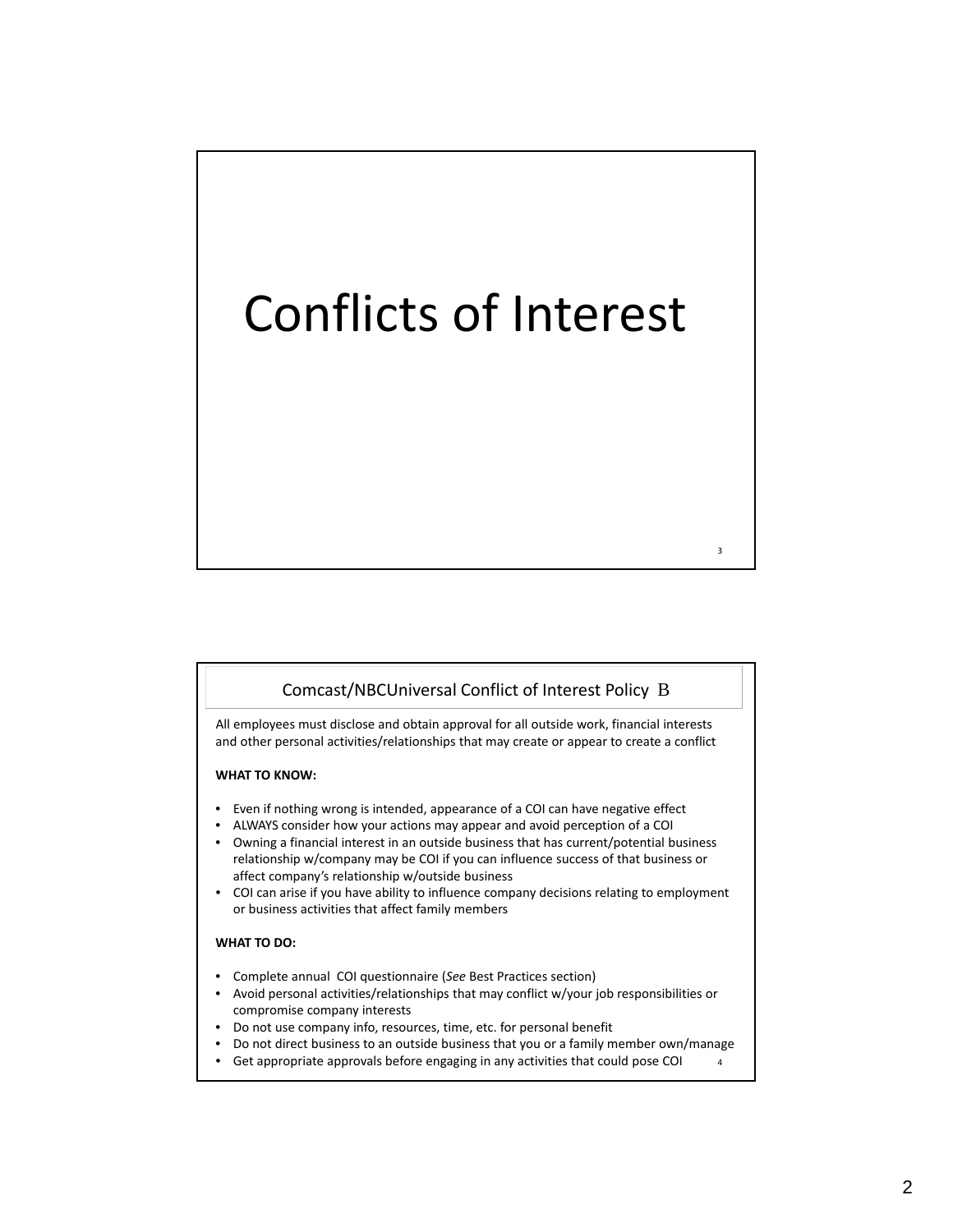# Gifts & Business Entertainment

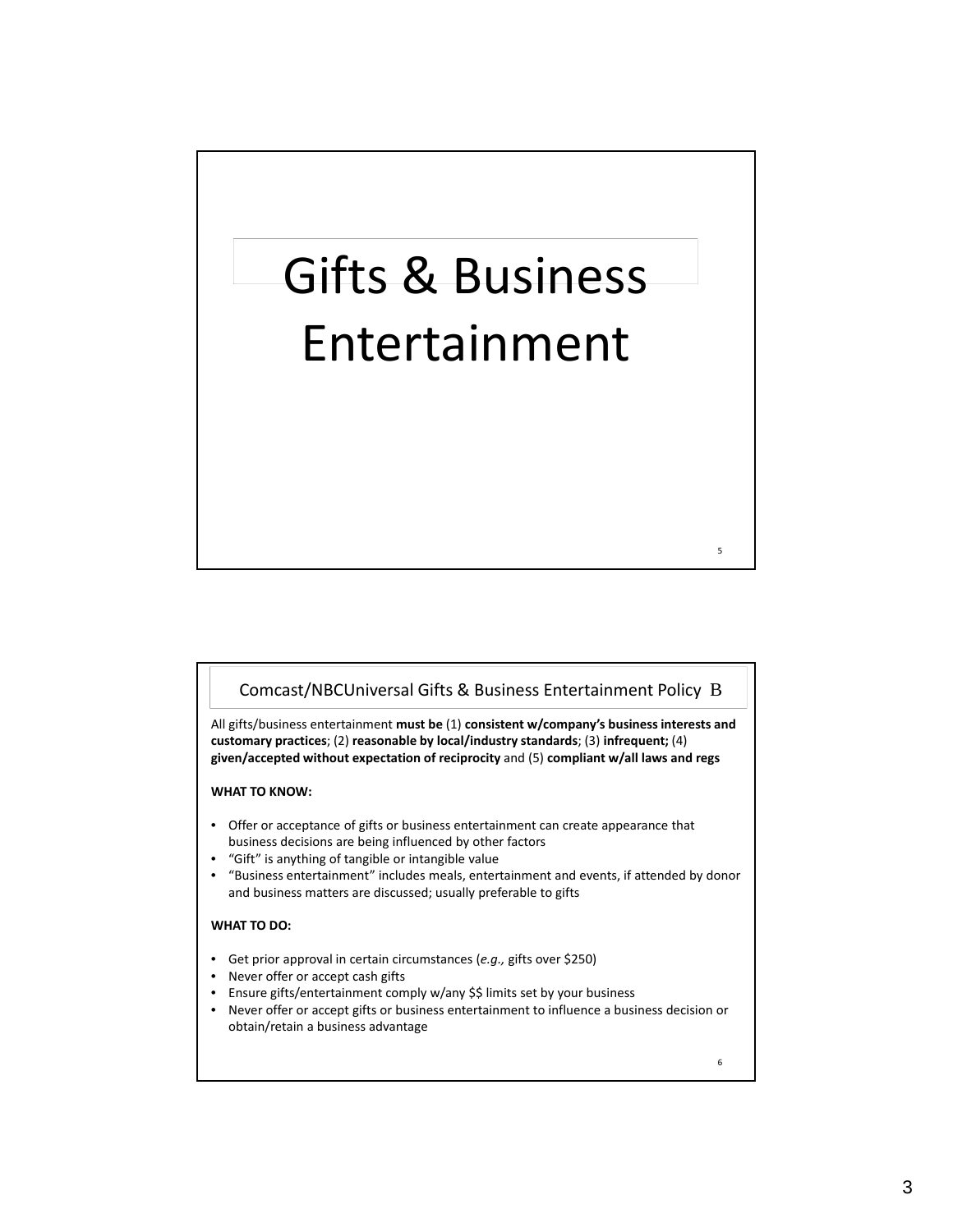

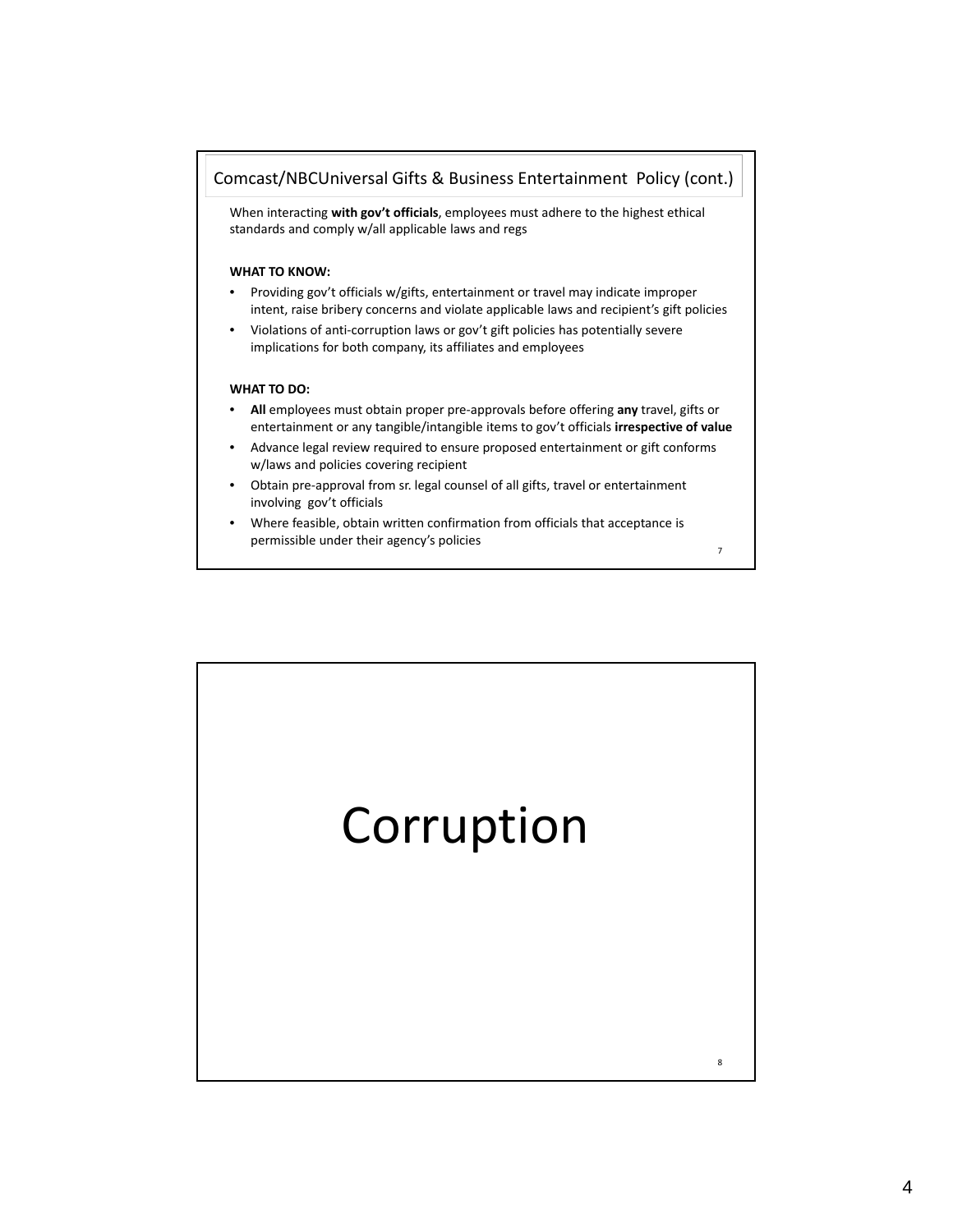# Comcast/NBCUniversal Anti‐Corruption Policy



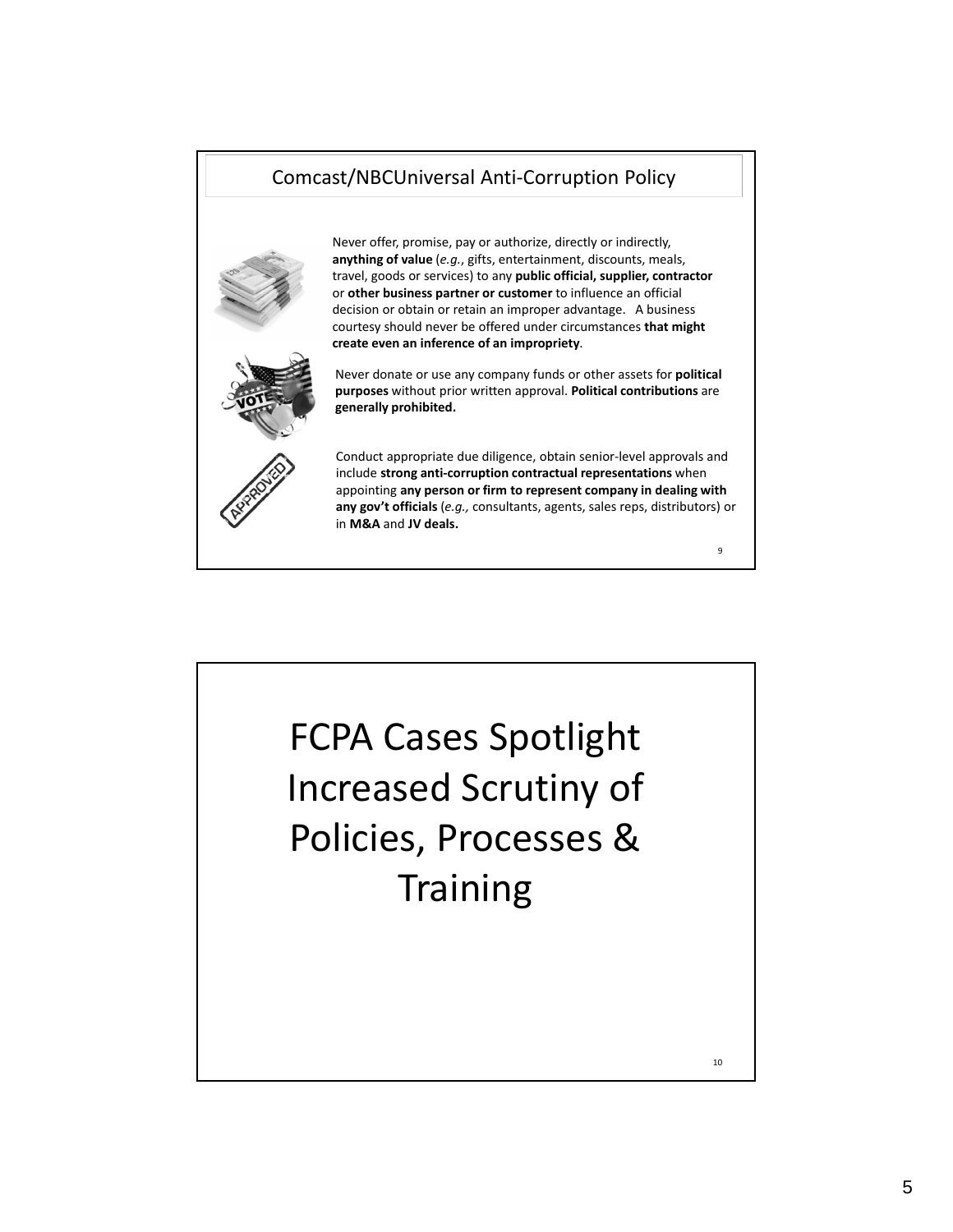## **\$135M fines & penalties \$500M investigative costs**

**3-year DPA + compliance monitor**

- Allegations included:
	- $\sqrt{ }$  \$8M worth of payments in cash, gifts, travel, entertainment to various PRC officials from whom Avon needed approval for direct selling in PRC (*e.g.,* U.S./European travel, Luis Vuitton merchandise, Gucci bags, Tiffany pens)

- Gifts included large no. of meals (~9,600), each meal under US\$200
- $\sqrt{ }$  Meals and gifts not recorded in detail or monitored by company
- Inadequate corporate record-keeping and internal controls
- Payments falsely described in records to conceal gov't-related expenses
- Paid 3<sup>rd</sup> party consultant substantial sums for vague and unknown services
- Inadequate internal response; internal audit identified FCPA issues in '05 but investigation did not begin until '08; many execs knew of payments but failed to stop them or actively covered them up

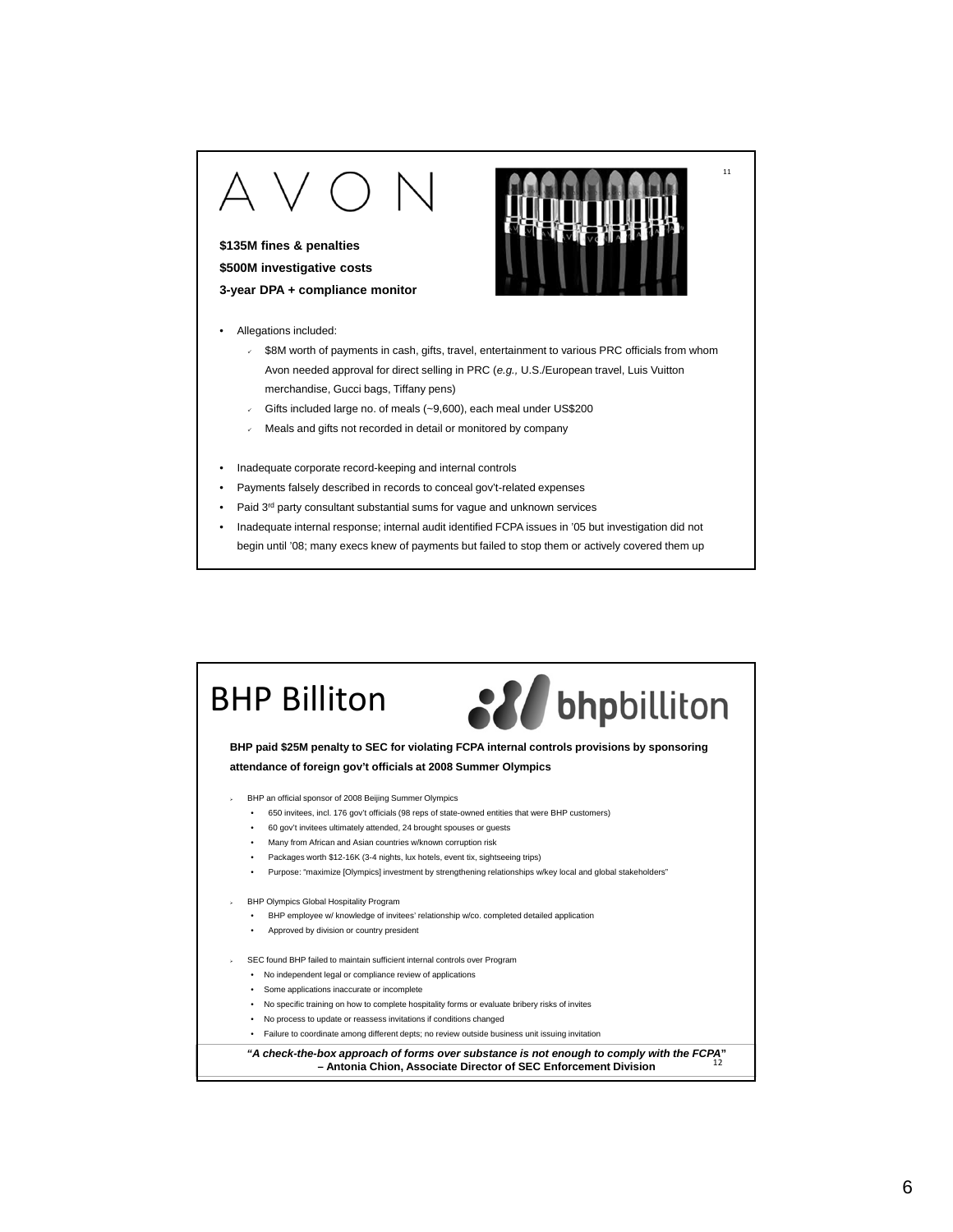

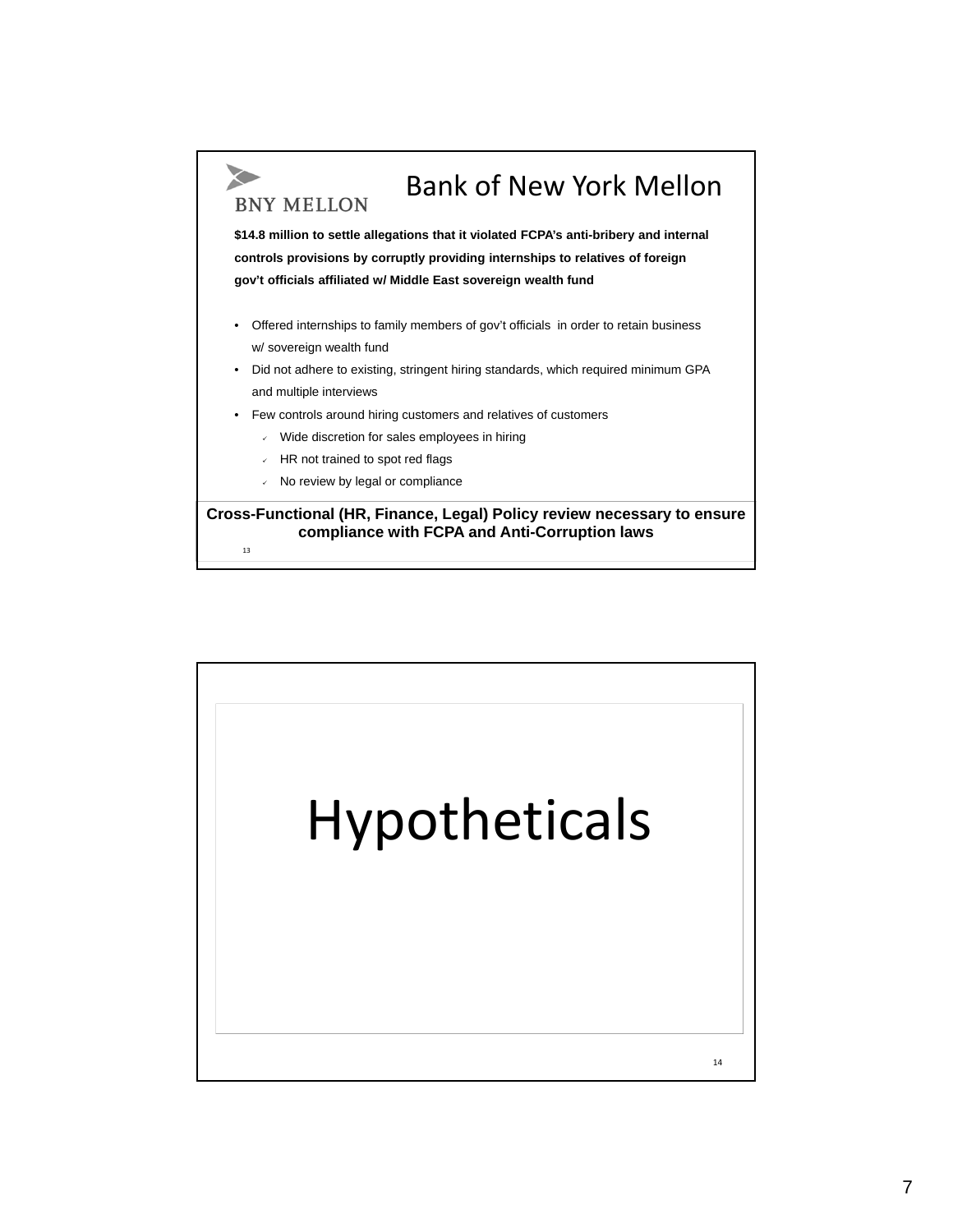

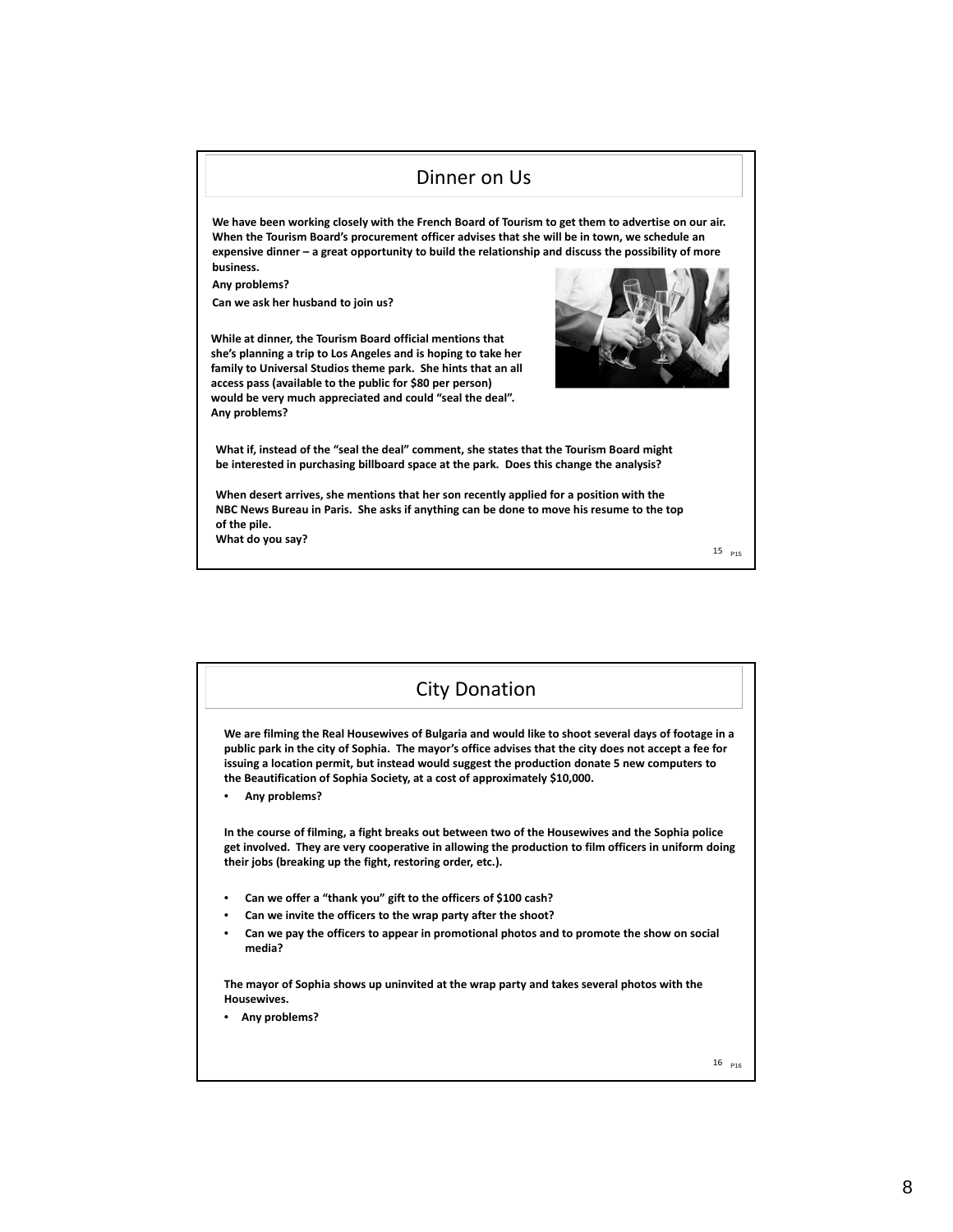

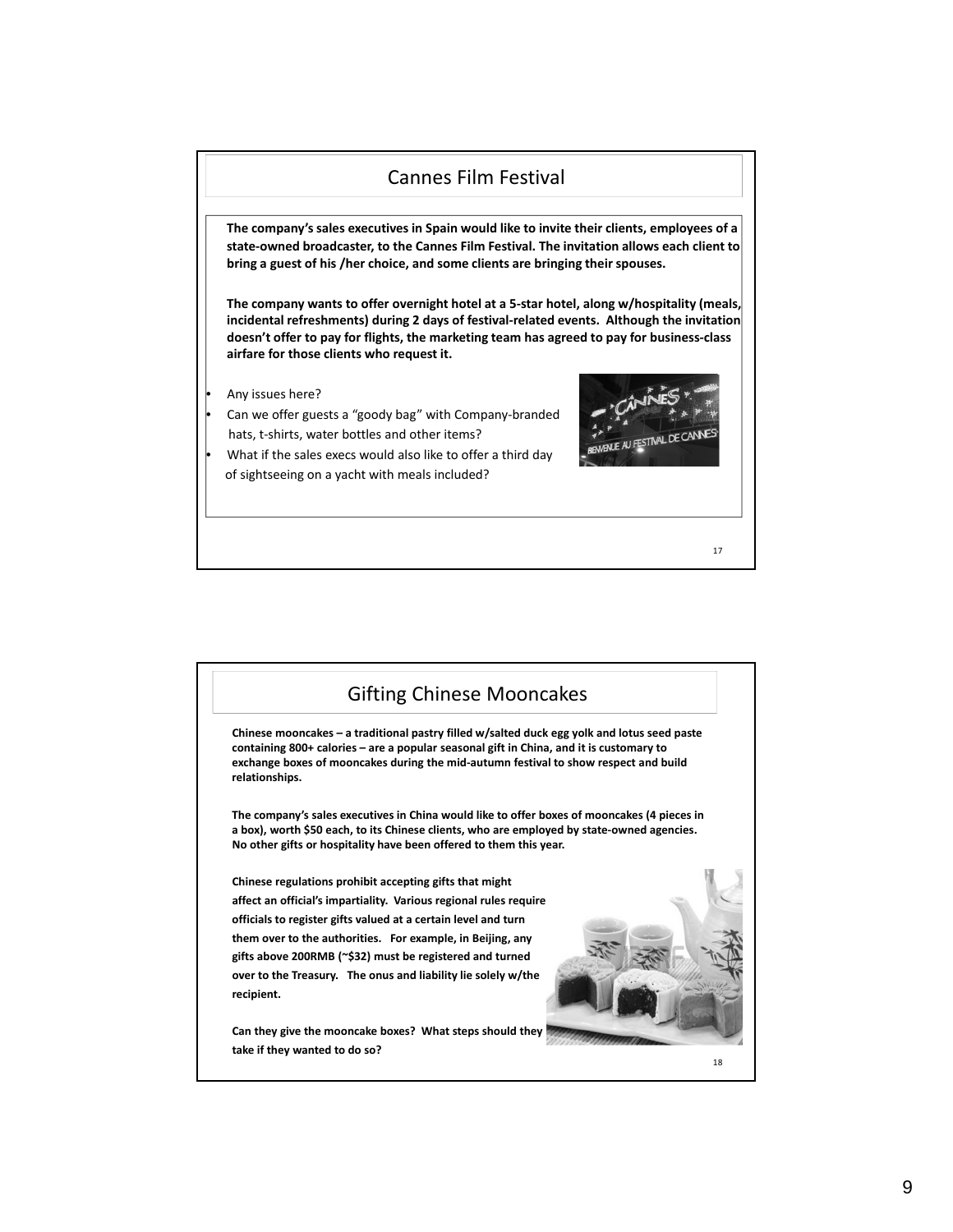

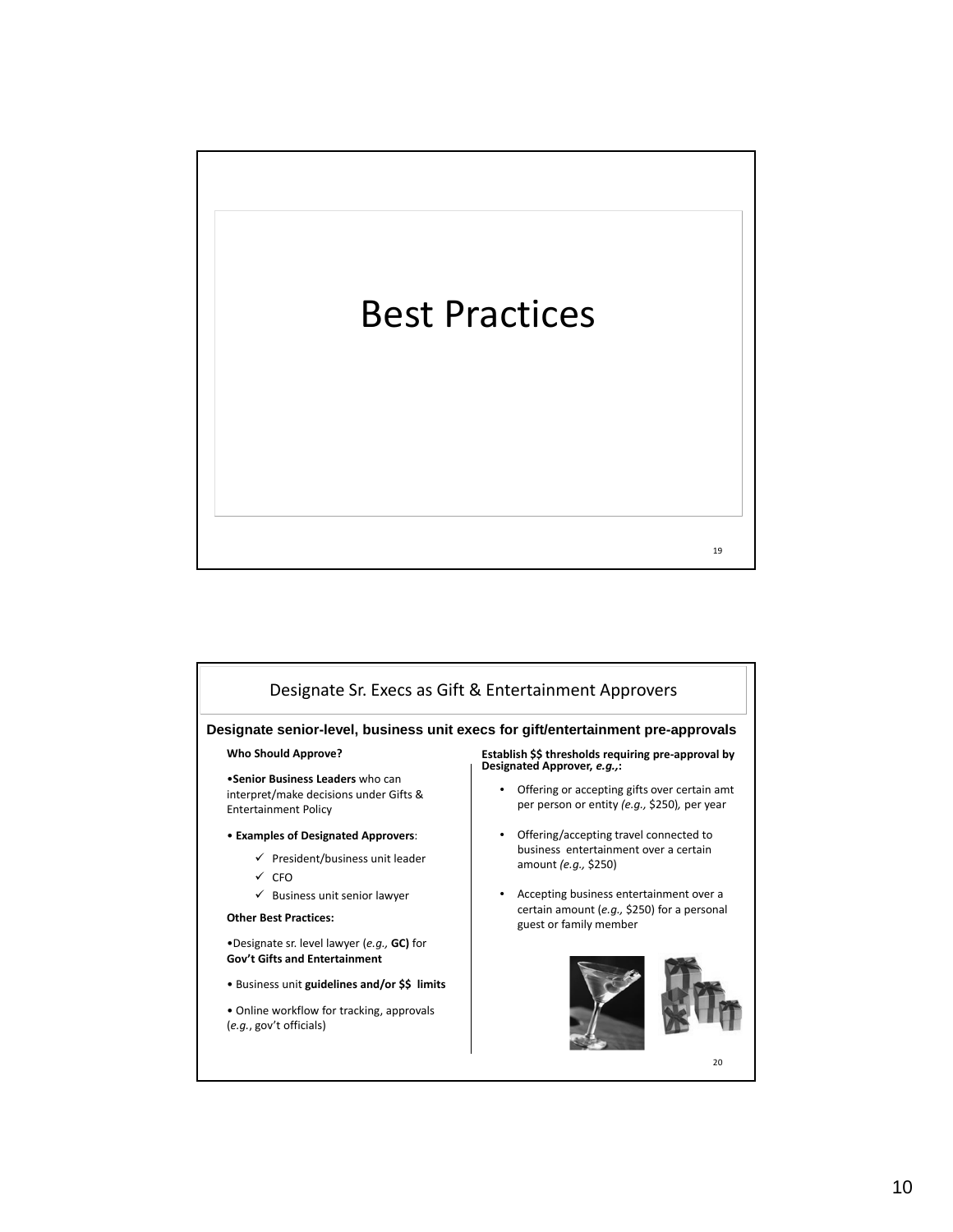

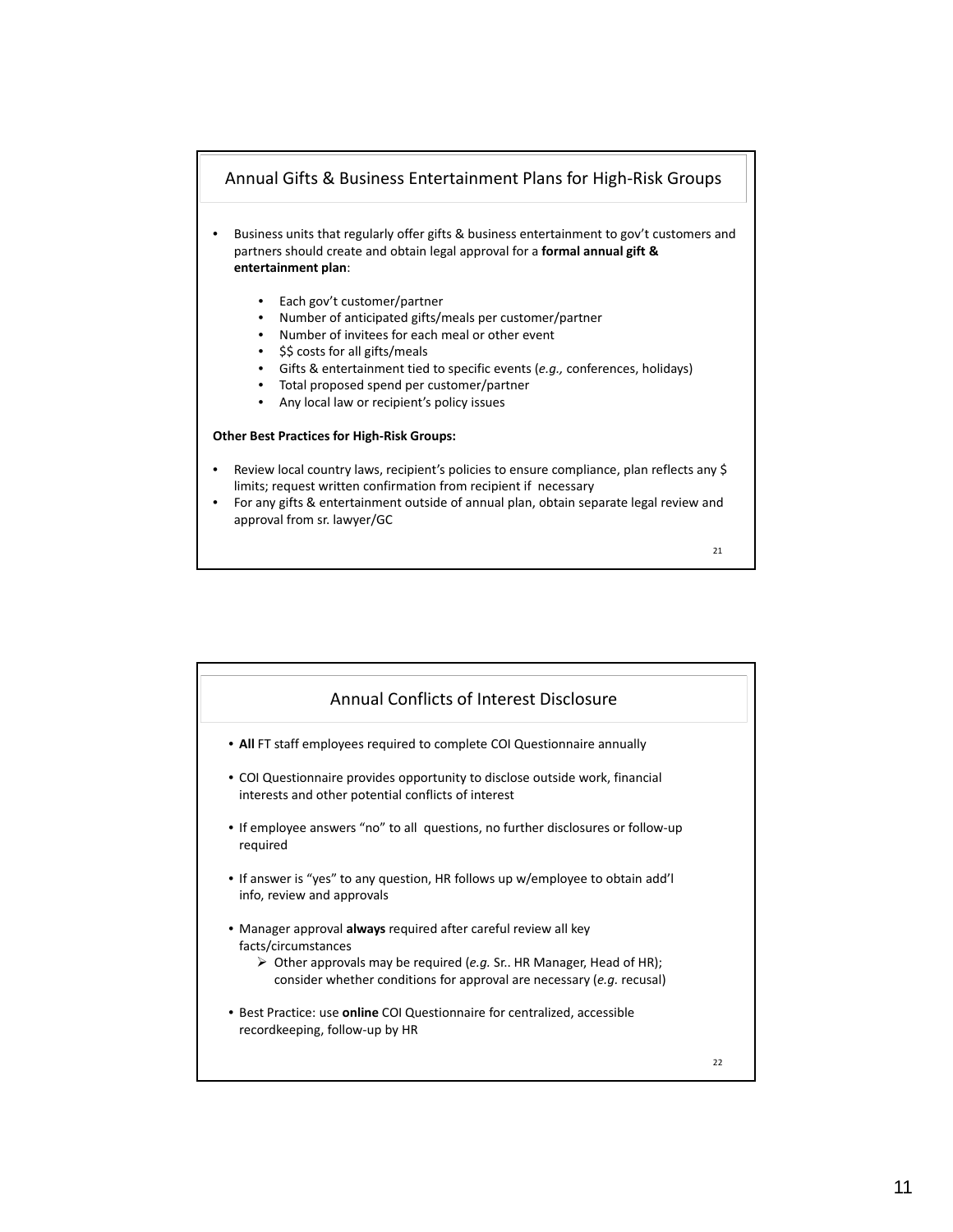



24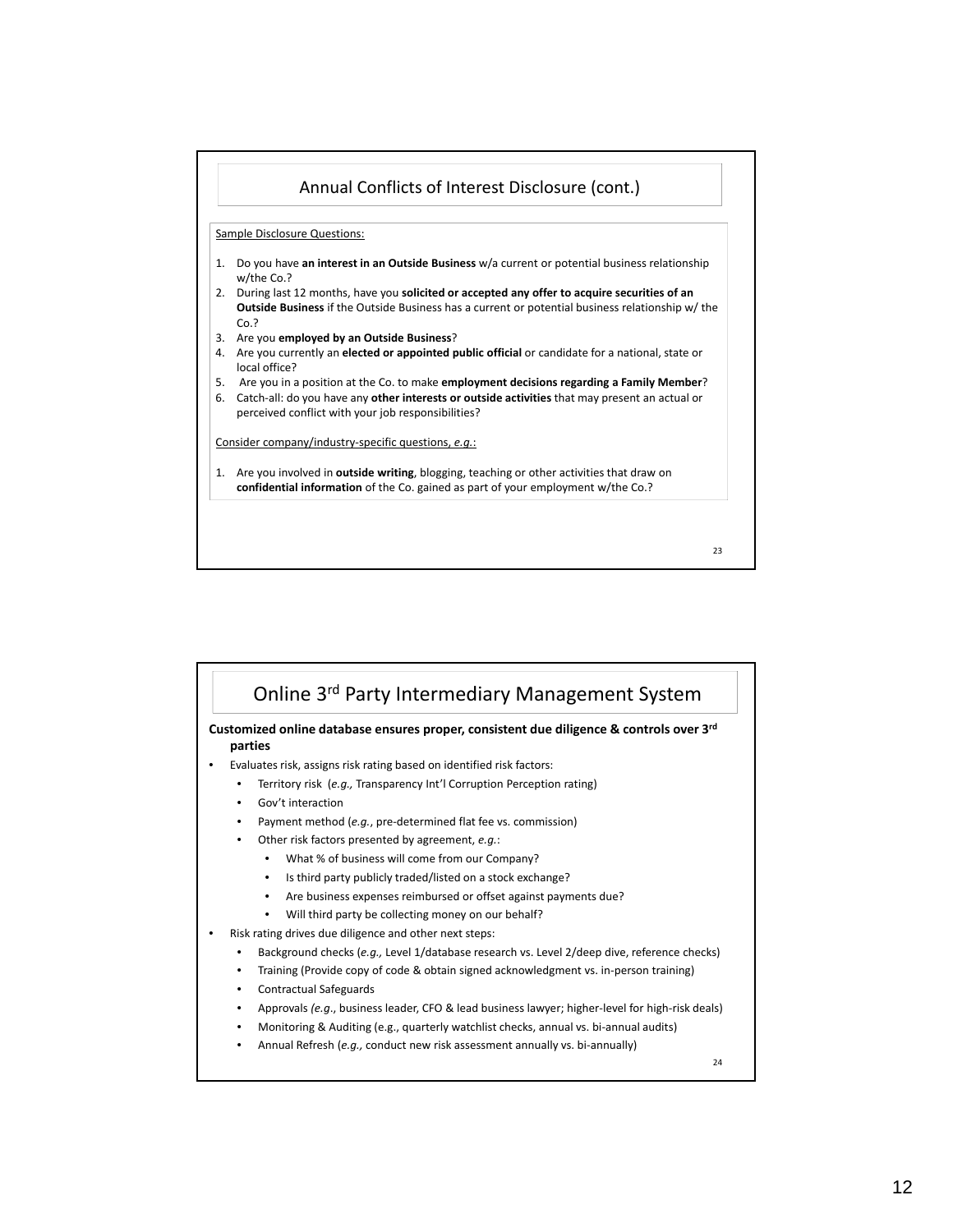# 3rd Party Anti‐Corruption Contractual Safeguards

**Ensure 3rd Party Contracts Contain Appropriate Anti‐Corruption Obligations:**

- Compliance w/FCPA, all other applicable anti‐corruption laws
- Prohibition on improper payments
- Inform Company of any change in ownership/bank details, assigned employees
- No assignment or subcontracting without Company's written approval
- No gov't anti‐corruption investigation in past 5 years
- Obligation to maintain accurate and reasonably detailed books and records
- Right to conduct on‐site compliance audit
- Immediately inform Company if suspected violation of anti-corruption laws
- Immediate termination for material breach; w/out cause termination rt. w/30 days notice
- No current gov't owners or gov't control
- Conduct anti‐corruption diligence on any  $3^{rd}$  parties performing services; train  $3^{rd}$  parties on anti-corruption policy, impose similar anti‐corruption contract requirements
- No gifts & entertainment to gov't officials w/out Company pre‐approval